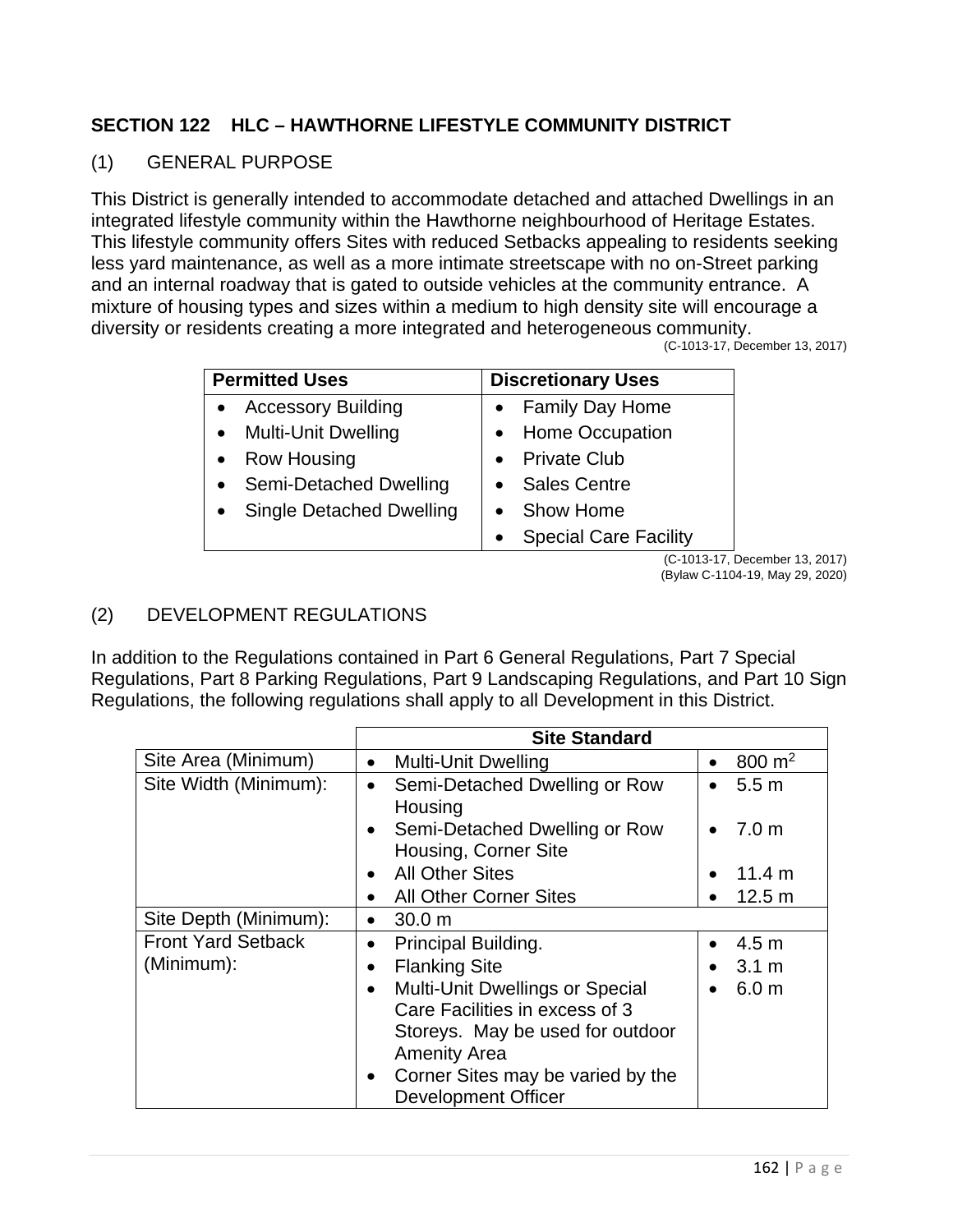|                                     | <b>Site Standard</b>                                                                                         |                  |  |
|-------------------------------------|--------------------------------------------------------------------------------------------------------------|------------------|--|
| <b>Side Yard Setback</b>            | <b>Private Club</b><br>$\bullet$                                                                             | 7.6 <sub>m</sub> |  |
| (Minimum):                          | Multi-Unit Dwellings or Special<br>$\bullet$                                                                 | 3.0 <sub>m</sub> |  |
|                                     | Care Facilities 3 Storeys or less                                                                            |                  |  |
|                                     | <b>Multi-Unit Dwellings or Special</b>                                                                       | 4.5 <sub>m</sub> |  |
|                                     | <b>Care Facilities 4 Storeys</b>                                                                             |                  |  |
|                                     | <b>All Other Uses</b>                                                                                        | 1.2 <sub>m</sub> |  |
| <b>Rear Yard Setback</b>            | <b>Private Club</b>                                                                                          | 7.6 <sub>m</sub> |  |
| (Minimum):                          | <b>All Other Uses</b><br>$\bullet$                                                                           | 4.5 <sub>m</sub> |  |
| <b>Building Height</b><br>(Maximum) | Four Storeys not exceeding 16.0 m for Multi-Unit<br>$\bullet$<br><b>Dwellings or Special Care Facilities</b> |                  |  |
|                                     | Three Storeys not to exceed 12.0 m<br>$\bullet$                                                              |                  |  |
|                                     | Except for sites with Multi-Unit Dwellings or Special<br>$\bullet$                                           |                  |  |
|                                     | Care Facilities, a maximum differential of one<br>Storey allowed between Adjacent Sites                      |                  |  |
| <b>Site Coverage</b>                | Semi-Detached Dwelling<br>$\bullet$                                                                          | 55%              |  |
| (Maximum):                          | <b>Single Detached Dwelling</b>                                                                              | 50%              |  |
|                                     | Row Housing, Street Oriented<br>$\bullet$                                                                    | 57%<br>$\bullet$ |  |
|                                     | <b>Multi-Unit Dwellings or Special</b>                                                                       | 50%              |  |
|                                     | <b>Care Facilities</b>                                                                                       |                  |  |
| Density (Minimum)                   | 25 units per hectare<br>٠                                                                                    |                  |  |
|                                     | An application that proposes a Density lower than<br>the minimum may be permitted if the                     |                  |  |
|                                     | neighbourhood's average density remains 25 units<br>per hectare or higher                                    |                  |  |
| Density (Maximum)                   | 150 units per net hectare<br>$\bullet$                                                                       |                  |  |
| <b>Amenity Area</b><br>(Minimum)    | 7.5 m <sup>2</sup> per Dwelling for Multi-Unit Dwellings for<br>$\bullet$<br>common Amenity Area             |                  |  |
|                                     |                                                                                                              |                  |  |

(Bylaw C-839-13, Feb. 25, 2013) (Bylaw C-900-15, Feb. 23, 2015) (Bylaw C-981-16, Jan. 25, 2017) (Bylaw C-1013-17, Dec.13, 2017)

## (3) ADDITIONAL REGULATIONS

- (a) Where a Multi-Unit Dwelling or Special Care Facility abuts a property where Single Detached Dwellings, Semi-Detached Dwellings or Row Housing are a Permitted Use, the following regulations shall apply:
	- (i) the minimum yard setback shall be increased to 6.0 m;
	- (ii) where the Multi-Unit Dwelling or Special Care Facility abuts the south property line of the neighbouring site, the minimum yard setback shall be increased to 7.5 m.
- (b) Except for Multi-Unit Dwellings and Special Care Facilities, no more than six Dwellings in this District shall be consecutively attached.